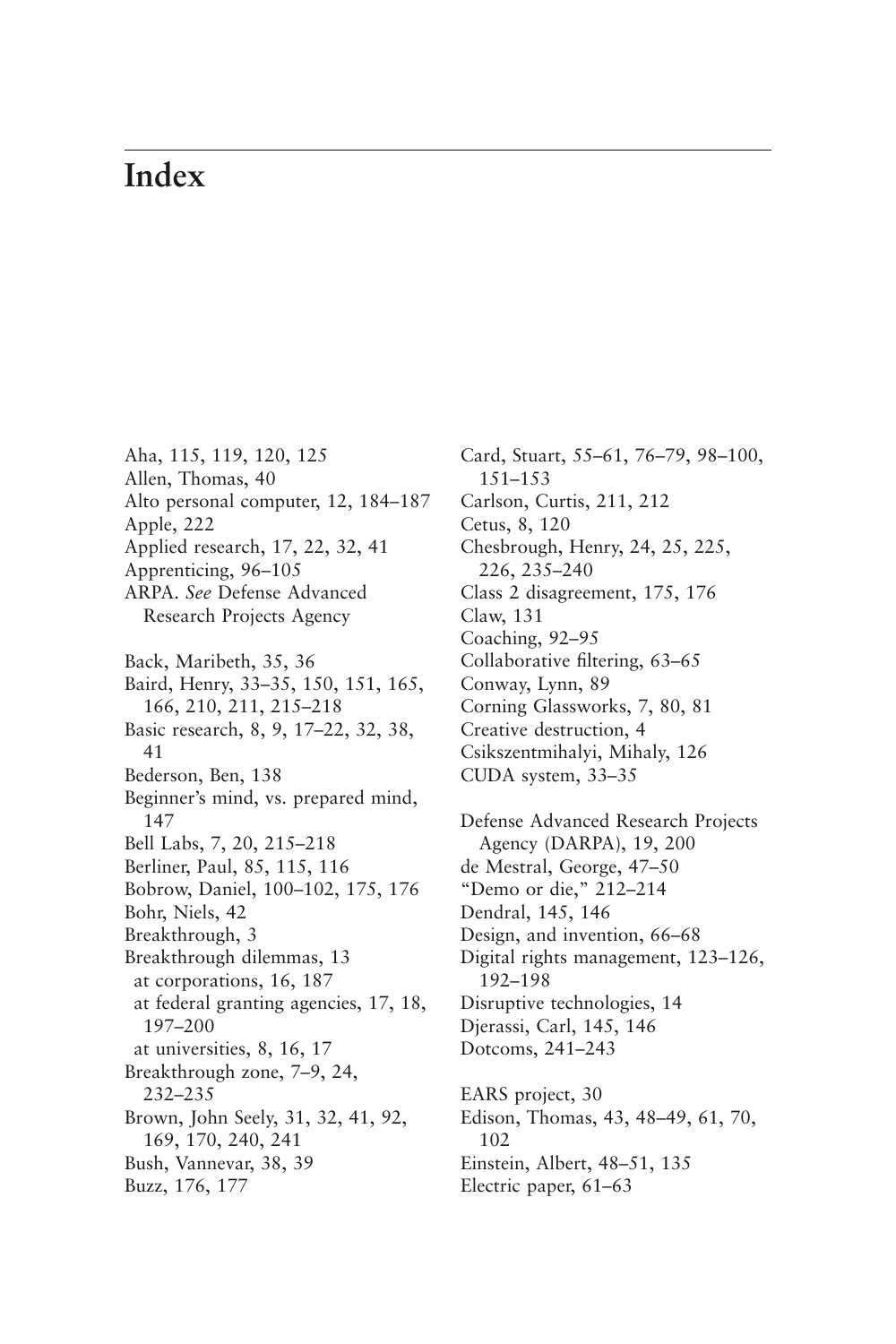Engelbart, Douglas, 4, 76 Evaluation metrics, 197–199 Failing, 79–81, 137–141, 150, 151, 155, 156 Fairchild Semiconductor, 7 Feder, Stanley, 14, 15 Feigenbaum, Edward, 97 Feynman, Richard, 134 Finite-state grammar, 72–74, 120–123 FIRST, 108–110 Fleming, Alexander, 53, 115, 147 Fork, David, 130–133 Galileo, 48–49, 56 Gell-Mann, Murray, 40 General Electric, 18, 215 Generate-and-test, 143–145 Gibbons, Jim, 207 Goldberg, David, 104, 105, 133, 188–192 Goldilocks zone, 252 Graham, Margaret, 9, 231 Grove, Andy, 5 Hawley, Jack, 102, 103 Heilmeier, George, 226 Heilmeier's Catechism, 226, 227 Hennessy, John, 11–14, 95, 96, 165, 246, 247 High school, 85, 87, 105–110 Hiring practices, 161–167 Hobbs, Jerry, 197–199, 211, 212 IBM, 7, 20, 218–221, 237–239 Ibuka, Masaru, 71, 172, 173 IDEO Inc., 94 Ingalls, Dan, 171, 172 Innovation, 27, 214, 215, 219, 222, 223, 226–228, 244–246 and open invention, 248–251 antibodies to, 183, 184 and creative destruction, 4 cultures and, 207–219 in markets, 240–41

one-dimensional view of, 39 open, 24, 25, 235–240 radical, 181–183 two-dimensional view of, 42 vs. invention, 27, 69 Innovation ecology, 7 "Innovation gap," 24 Invention and big science, 247, 248 challenge problems and, 123–126 combining science and engineering, 246, 247 data-driven, 53, 65, 151–156 and design, 66–68 by dyads, 171–73 at edges, 167–69 generate-and-test, 143–145 imagination and, 135, 136 vs. innovation, 27, 69 laughter and, 54 method-driven, 56, 65, 156 need-driven, 61, 65, 156 open, 25, 243–251 and play, 133, 134 theory-driven, 50, 65, 156 Kahn, Robert, 183, 184, 200, 201 Kamen, Dean, 108 Kaplan, Ron, 72–74, 104, 120–123, 174, 175 Kay, Alan, 116, 171, 172

Kennedy, Donald, 98 Kihara, Nobutoshi, 70–72, 79, 172, 173 Kissing springs, 130–133, 168, 169 Kroemer, Herbert, 27, 28, 42 Kroemer's lemma, 28

Laser printer, 30 Lederberg, Joshua, 89, 97, 136, 143–145, 163–166, 247, 248 Leifer, Larry, 92–95, 141, 161 ListenReader, 35, 36

Maes, Pattie, 63–65, 90, 91, 117, 118, 133, 134, 212–214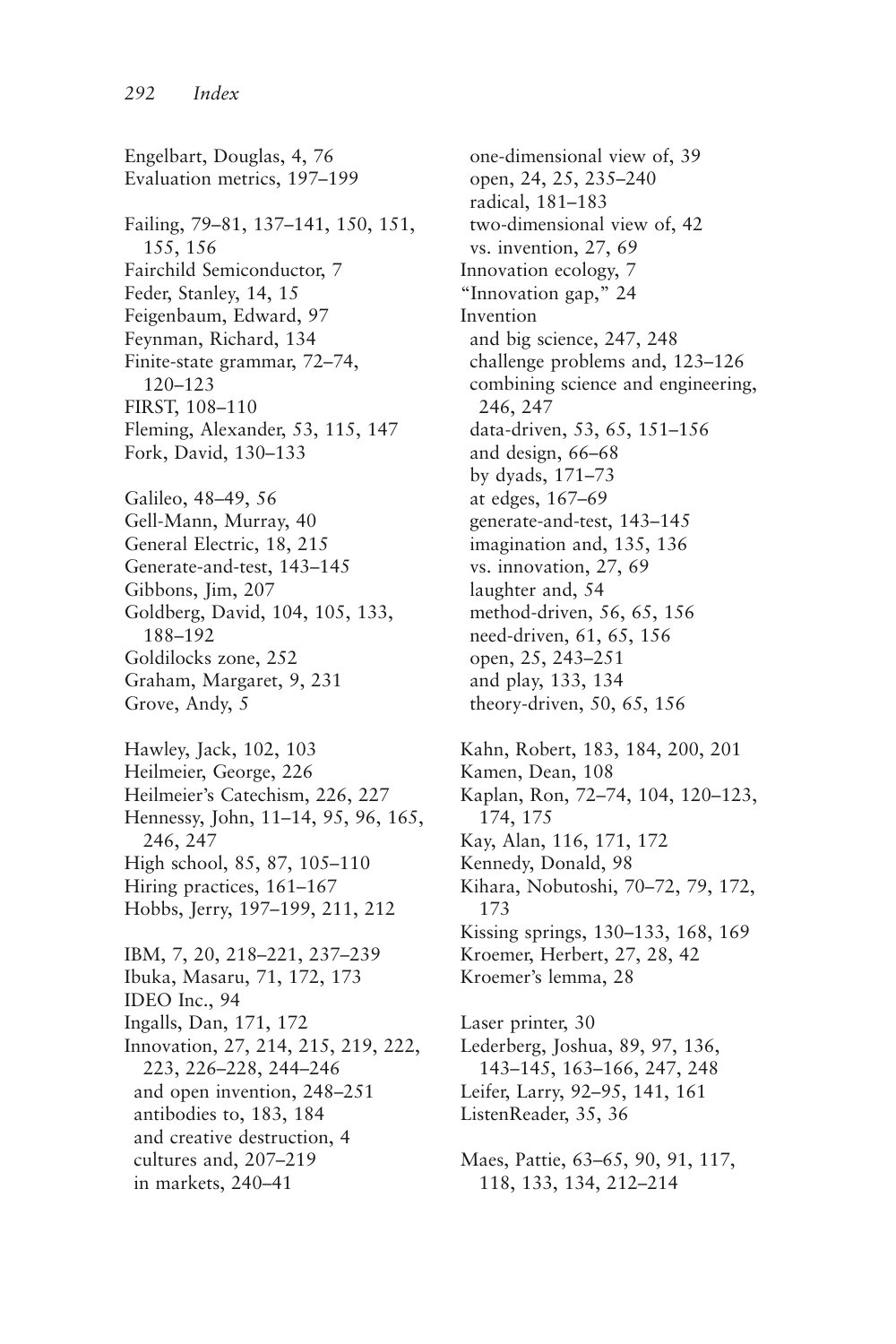Management, 177–179 McClintock, Barbara, 136 Medawar, Peter, 110–113 Media Lab, MIT, 133, 134, 212–214 Mendel, Gregor, 48, 49, 53 Mentoring, 87–95 Minsky, Marvin, 100–102 Moore, Gordon, 15, 214 Moore's Law, 7 Morita, Akio, 71, 80 Mouse, 54, 76–79 Mullis, Kary, 119, 120 Multi-disciplinary research, 17, 95, 169–171, 196 Multi-disciplinary teams, 38 National Aeronautics and Space Administration (NASA), 19 National Science Foundation (NSF), 19, 200 Naval Academy, 85 Newell, Allen, 60, 100, 177, 178 Occam's Razor, 120 Office of Naval Research, 19 Oppenheimer, J. Robert, 39 Palo Alto Research Center (PARC), 8, 171, 222 Pasteur, Louis, 43, 48, 49 Pasteur's quadrant, 41–43 Pauling, Linus, 140 Penicillin, 115 *Penicillium*, 115 Play, 54, 133, 134, 147, 148 Polymerase chain reaction, 8, 119, 120 Price, Derek de Solla, 40 Pruitt, Bettye, 9, 231 Riedl, John, 87, 88, 116, 117 Risk, 251, 252 Robson, Dave, 171, 172

Rooms system, 57–61 Russell, Daniel, 220–223 Saffo, Paul, 3–6, 168, 244, 245, 251, 252 Sarnoff Laboratories, 210, 211, 214, 215 S-curve. *See* Technology-adoption curve Selker, Ted, 29, 54–56, 74–76, 130, 187, 188 Sheridon, Nick, 61–63, 135, 154, 155 Shneiderman, Ben, 79, 118 Simon, Herbert, 60 Smetters, Diana, 105, 137, 138, 141–143 Snow, C. P., 42 SRI International, 211, 212 Starkweather, Gary, 31, 140 Startups, 13, 240–243 Stefik, Barbara, 138–140 Stefik, Mark, 96–98, 123–126, 143–145, 174–177, 192–198 Steiger, Bettie, 241–243 Steinmetz, Charles, 18 Stokes, Donald, 38–44 Stressy metal, 130–133 Suzuki, Shunryu, 127, 128 Tape recorder, 70 Taylor, Bob, 161–163, 175, 176, 184–187 Technology-adoption curve, 4–6, 10, 203, 204, 232 Technology transfer, 39, 69 Texas Instruments, 7 Thacker, Chuck, 12, 13, 30, 102, 103, 229, 243, 244 Thomas, Lewis, 54 Time machine, 174, 175, 228 Tipping points, 203, 204 TrackPoint, 54–56, 74–76, 130 Trying the opposite, 130–133 Trying too hard, 153–155 Unistrokes, 188–192